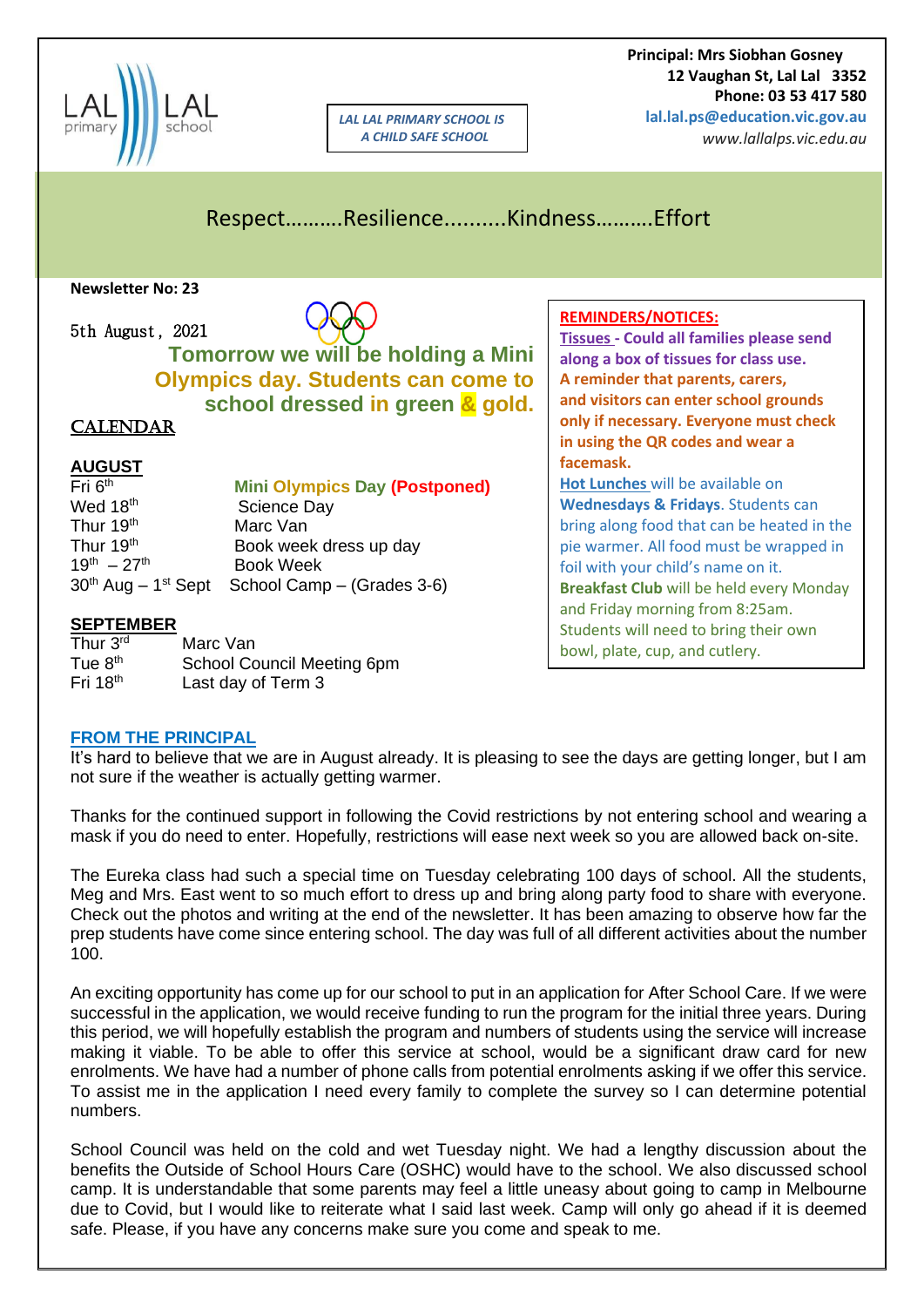The link for the Parent Opinion Survey will be sent out today. The survey should take roughly about 20 mins. So, make yourself a coffee or tea, sit down and share your thoughts about the school so that we can only improve.

This year, we are celebrating **Book Week** on Thursday 19<sup>th</sup> August, and we would like to invite you to join us in helping your child to make the most of this special occasion. Each year, schools and public libraries across Australia spends a week celebrating the joy and value of books.

As part of the celebration on the 19th of August teachers will conduct activities relating to a story book to highlight the importance and joy of reading.



The theme for this year's Book Week Celebration is 'Old Worlds, New Worlds, Other Worlds''. On Thursday19th August we would like to invite children to come to school dressed as their favourite book character, author or as an expression of this year's theme.

The costume can be as simple or as elaborate as you like! You can find some costume ideas on sites such as Pinterest or by doing a Google search.

Yours In Education, Mrs Siobhan Gosney, Principal

#### **EUREKA CLASS – GRADES P – 3**

Our best wishes to Mrs East who is away sick today.

Congratulations to Dahlia for her fantastic work in reading and recognising sounds and words. Also well done to Charlie for 125 nights reading, Chevy for 100 nights reading and Dahlia for 75 nights reading.

**By Sam Lancaster**

# Sam's news letter

On the 3<sup>th</sup> of August was the one hundred day's party but I didn't dress up because I don't

really like dressing up. The whole class

got to eat lots of delicious party food. Alv

faborite food was oreos, strawberries and fairy breab.

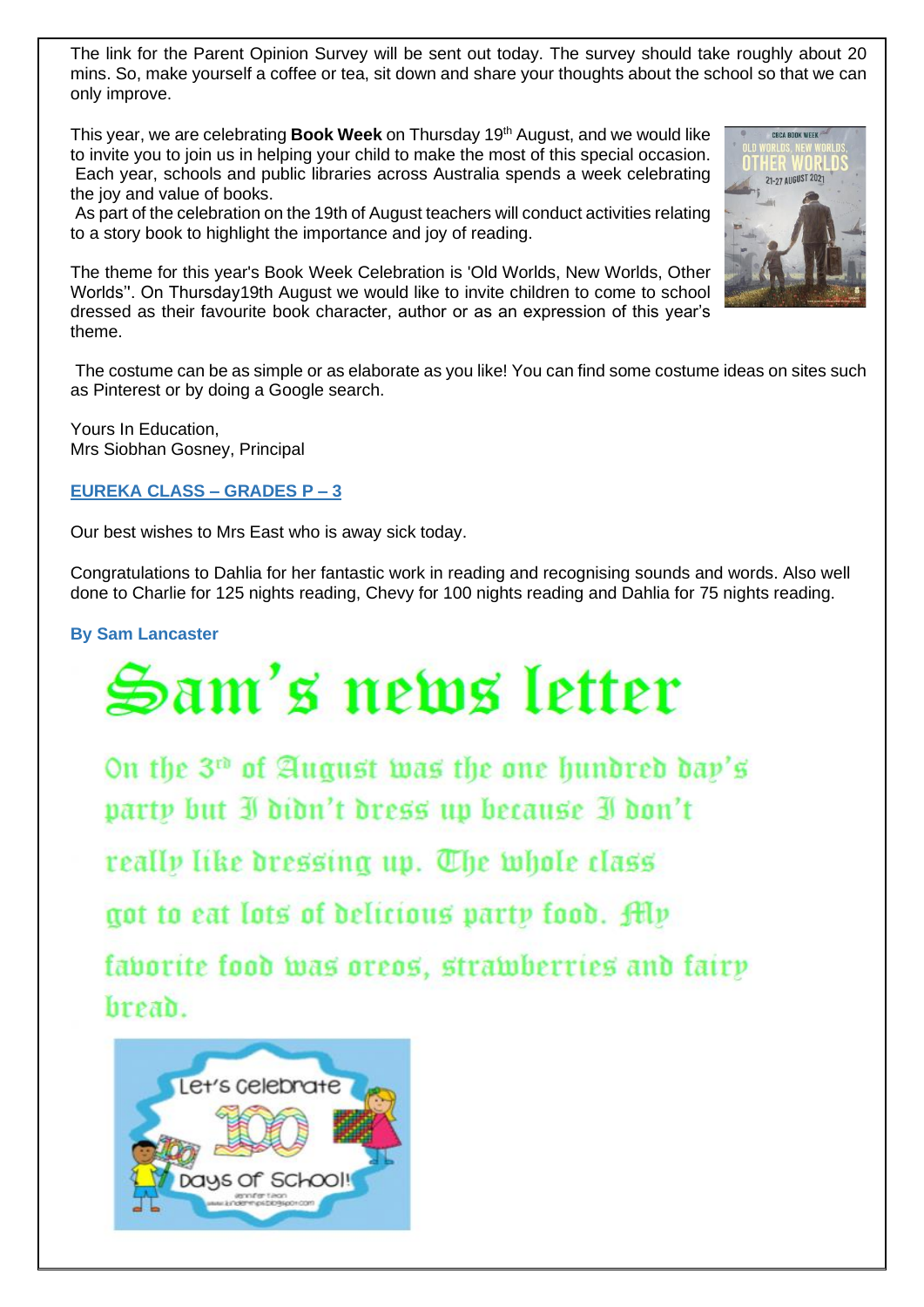#### On Tuesday we were dressed up as 100-year old's.

WE ATE YUMMY JUNK FOOD WE HAD LOTS OF FUN.

#### CHARLIE

YESTERDAY WAS THE 100-DAY PARTY AND WE WENT OUTSIDE TO DO SPORT. WE DID 100 throws and catches. We played poison ball. Logan, Lachlan and I won. After that we went inside the school although it was hot. Then we made a crown. Mine was yellow, blue, orange and purple.

#### By David

Yesterday I played with David for all of playtime. I dressed up as an extremely old grandpa for the one-hundred-day party, there was so much delicious food. For sport we played poison ball, 100 bouncers, 100 throws and David, Logan and LACHLAN WON POISON BALL.

#### **BY TAJ**

On Tuesday it was the hundred day celebration. At our school. I dressed up as a old lady. I had a green hat with flowers and golden glasses. With a yellow dress. It was so much fun. The first activity was bring one hundred stuff and count it. The second thing we did was eat fruit. I had strawberry and apples. Then we ate some sweets. it was so much FUN!

### ANDREA

0n Tuesday my class had a one hundred day party. I had lots of party food it was delicious. there was cake, pretzels, chocolate dipped strawberries and fairy bread it was fun. In sport we had to do one hundred throws \\\\\\\\\\\\\

#### **Paige**

#### **LALOR CLASS – GRADES 4 – 6**

Congratulations to Patrick and Lola, our Stars of the Week, for their improved descriptive writing. All Lalor students are congratulated for their focused approach to learning, accompanied by a good-natured sense of fun.

This week, the students have been set a task to write a page of text showing their descriptive writing skills. They need to use techniques such as using the five senses, as well as the use of similes and metaphors.

We've had a great time with Olympics competitions to increase engagement with our learning. The students competed in groups to solve cryptic puzzles, complete crosswords and race to identify different types of punctuation.

We have continued with multiplication as our focus in Maths. Students have used a range of strategies to solve problems, and played games to reinforce their learning.

Here are some strong examples of student writing this week: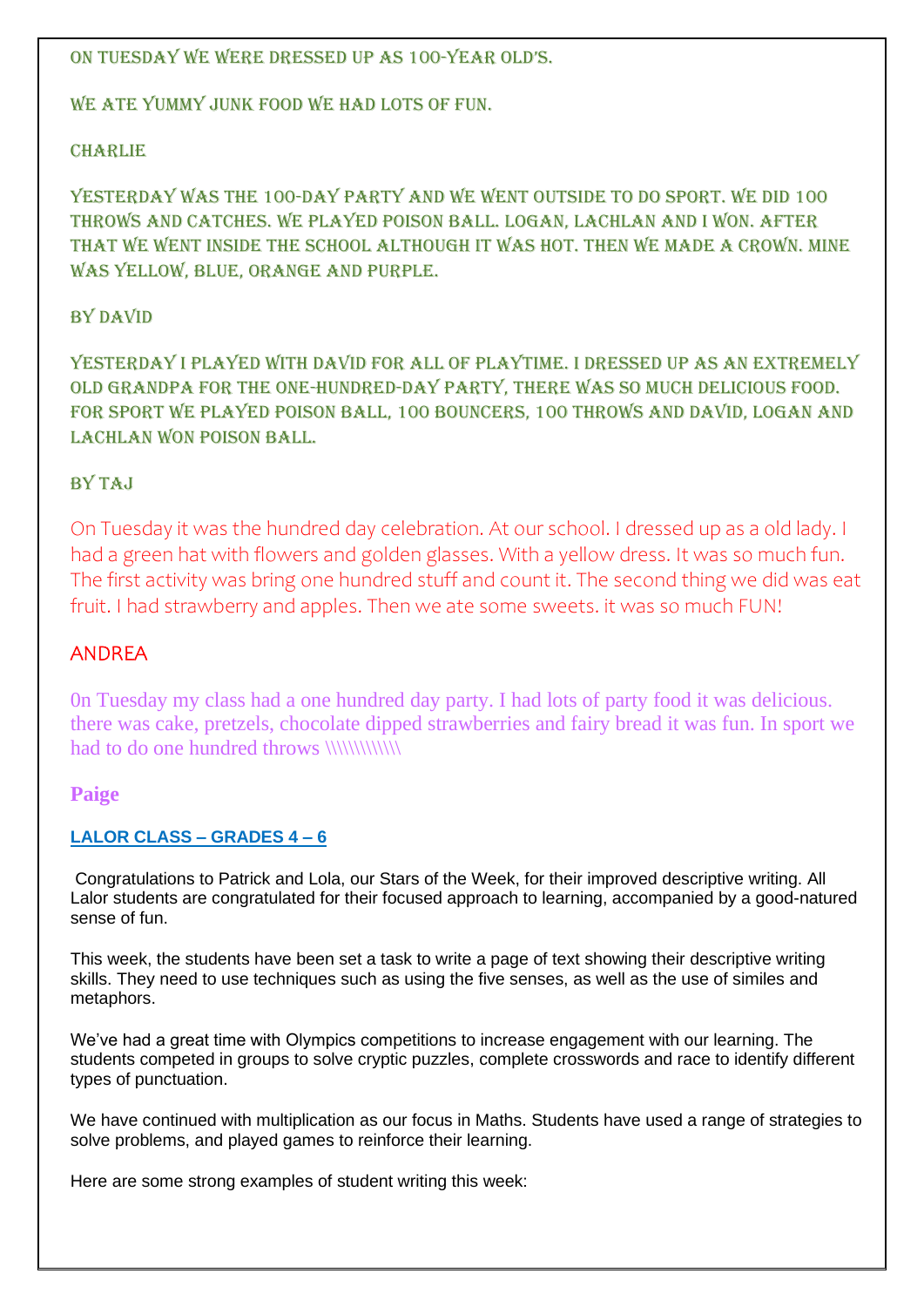Fred was worried in the busy city, though he thought it was beautiful. The rushing shoppers, people out eating their favourite food. Fancy people showing off in purple pearls. Lots of happy people enjoying themselves.

#### **By Patrick**

A chandelier hung from the cream white ceiling. Wooden floorboards brought the whole room alive. Three velvet couches were in the lovely room but there was still room for more.

#### **By Clare**

Dead trees with no souls just swaying in the breeze. A gloomy little girl walking down the abandoned path holding a hairless cat named Bob. He is as ugly as a rat's tail but the little girl loves him. He is the only thing she loves.

#### **By Lola**

I hope you enjoyed these,

Mrs Lyons

Hi everyone,

I hope you all got something from Brene Brown's Parenting Manifesto in the last newsletter. (For those interested you can also find some of Brene's talks on Spotify). There are years of research and experience behind her inspirational piece, so I dare say we'd benefit from picking it up occasionally and reflecting on our own parenting journey. Speaking of which we come now to Tip #6 from the 'Parenting For The Brain' website. View all 10 tips at https://www.parentingforbrain.com/how-to-be-a-good-parent-10-parenting-tips/

Parenting Tip #6: Reflecting - Parenting From The Inside Out

Many of us want to parent differently from our parents. Even those who had a happy childhood may want to change some aspects of how they were brought up.

But very often, when we open our mouths, we speak just like our parents did.

Reflecting on our own childhood is a step towards understanding why we parent the way we do.

Make note of things you'd like to change and think of how you'd do it differently in real scenario. Try to be mindful and change your behaviour the next time those issues come up.

Don't give up if you don't succeed at first. It takes practice. Lots of practice!



All the best, Michael Lewis, Chaplain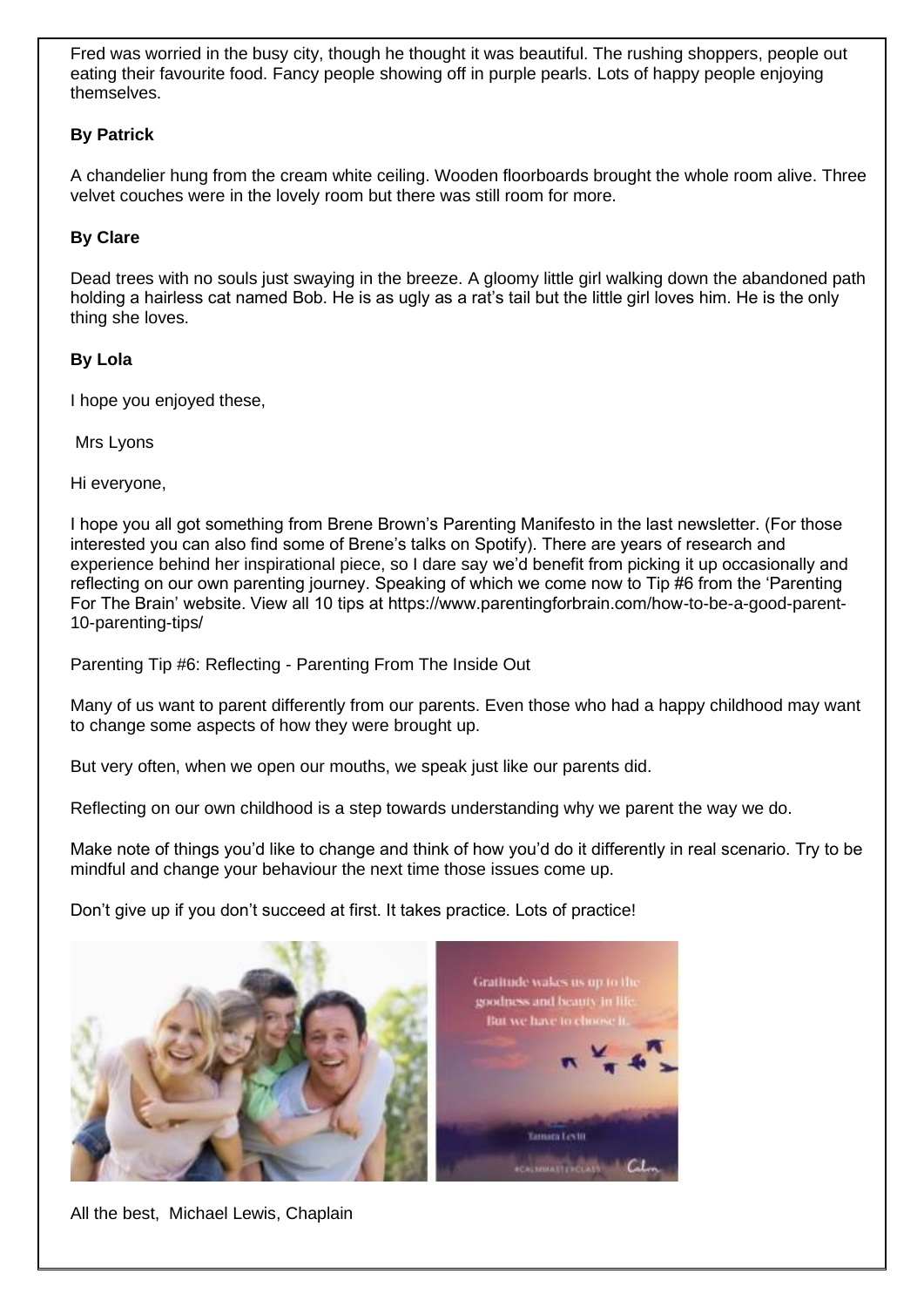

COUG

i<br>B

Occoco

**APPY** O DAYS<br>SCHOOL  $\mathbf{0}$ 

# 100 DAYS OF HA SCHOOL PICS